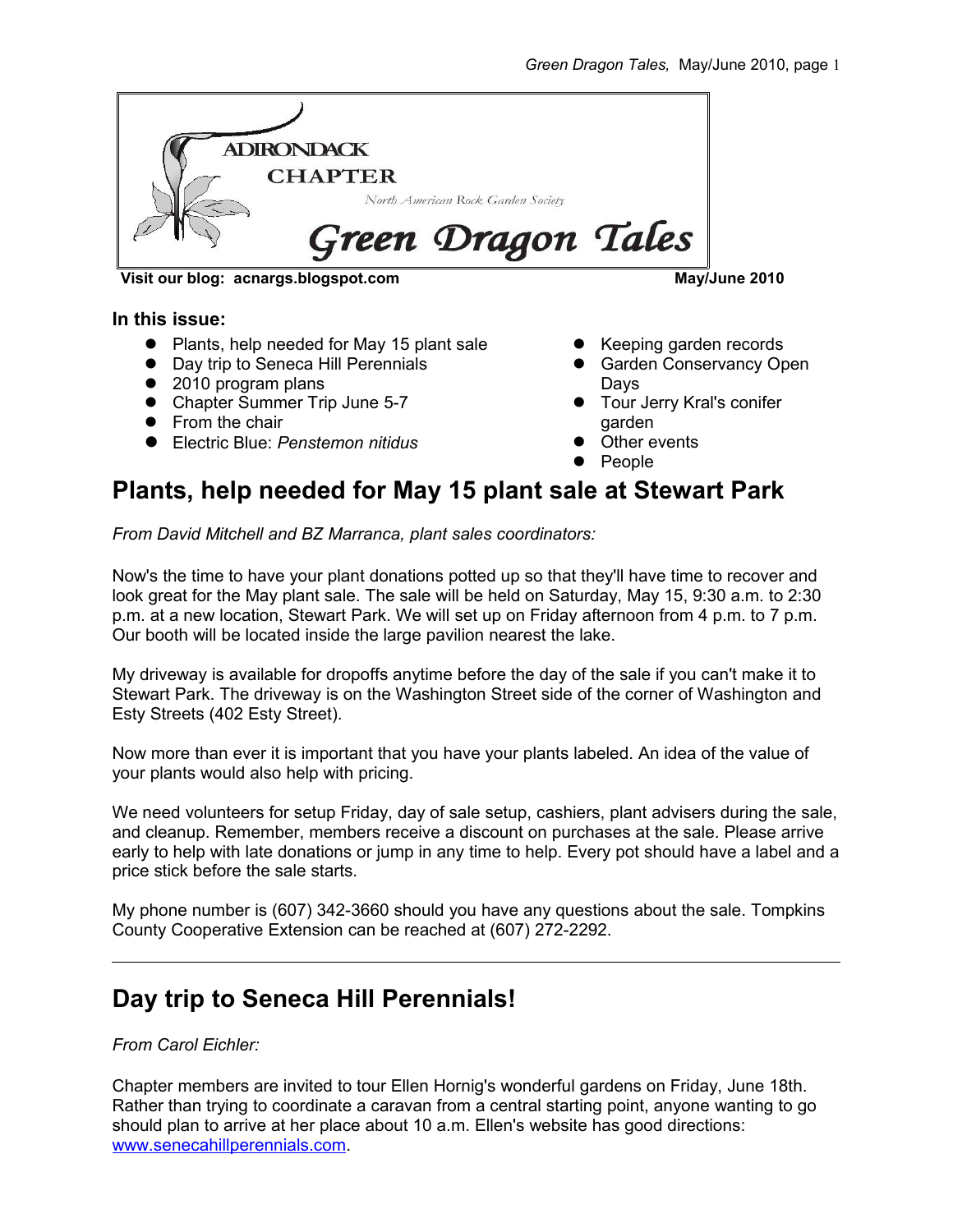For those going to White Pine Camp that weekend this will be an "on-the-way" stop. As a courtesy to Ellen, I'd like to let her know how many of us to expect. Please email me if you're planning to go. [ceichler@twcny.rr.com](mailto:ceichler@twcny.rr.com)

### **2010 program plans**

Our **tentative** program line up for 2010. Details in future newsletters or: [acnargs.blogspot.com](http://acnargs.blogspot.com/)

- May 15: **Plant Sale**, Stewart Park, Ithaca.
- June 5-7: Chapter **Summer Trip** to Stonecrop, Storm King, New York Botanical Garden, Wave Hill, Planting Fields and more.
- June 18: **Seneca Hills Perennials day trip.**
- June 18-20: **White Pine Camp work weekend**. Trip full.
- July 17: **Member garden tours.**
- August 21: **Members only plant sale.**
- September 18, October 16 and November 20 **programs to be announced**.

### **Chapter Summer Trip June 5-7: Time to commit**

*From Susanne Lipari, membership coordinator [\(sel3@cornell.edu\)](mailto:sel3@cornell.edu):*

Please let Susanne [\(sel3@cornell.edu\)](mailto:sel3@cornell.edu) know if you are going to attend some or all of our big excursion to visit some fabulous downstate gradens so she can finalize plans for lodging North of New York City and on Long Island. The trip is designed so member can join any or all of it. The itinerary includes:

- **On Saturday, June 5:** [Stonecrop](http://www.stonecrop.org/) and [Storm King.](http://www.stormking.org/)
- **On Sunday, June 6:** Tour of the [rock garden at NY Botanic Garden](http://www.nybg.org/gardens/test_garden.php?id_gardens_collections=36) by garden's curator, Jody Payne. [Wave Hill.](http://www.wavehill.org/home/) Cocktail hour in the courtyard of [Chelsea Mansion,](http://chelseamansion.com/) one of the Gold Coast mansions.
- **On Monday, June 7:** [Planting Fields Arboretum,](http://www.plantingfields.org/) [Martin Viette Nursery.](http://www.inthegardenradio.com/)

Follow links and/or see April newsletter for more details. View map here: <http://www.acnargs.org/pdfs/2010summertrip.pdf>

## **From the Chair**

I've just built a new rock garden. The upright stones are oriented south-north and I'm thinking of putting crevice plants in it. I think I subconsciously wanted to create a reminder of the Andes range where I've spent so much time over the years.

I'm looking for plants to fill it, but I don't want to over-plant which has been a tendency of mine in the past. I think some of the bunforming rock plants would look good in the small 'outcroppings'

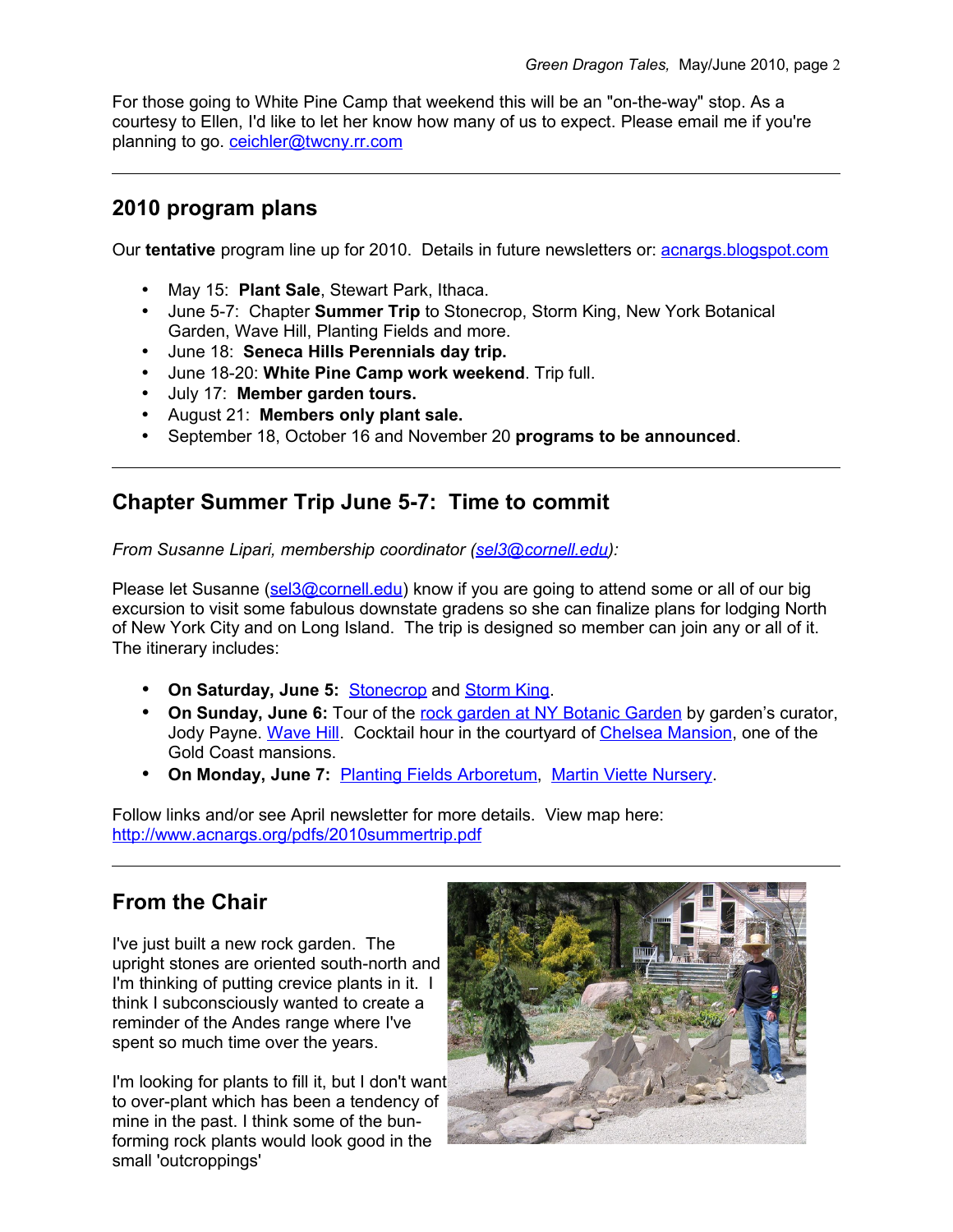Any and all suggestions and visits are welcomed.

#### *Billie Jean Isbell, chair*

#### **Electric Blue: Penstemon nitidus**

*Article and photos by Rob Staniland, originally published in the April 2010 issue of the* CRAGS *Newsletter (Calgary Rock and Alpine Garden Society)* 

*Penstemon nitidus*, or Smooth Blue Beardtongue, is a very striking and easily grown native plant from Calgary. It is suitable for dryland or rock gardens that receive most of the day's sun.

*P. nitidus* is found in the Southern Canadian prairies and Southeastern British Columbia, from the Dakotas to Idaho, and South through Wyoming to barely reach Colorado. It is adapted to dry, exposed locations that are harsh enough to keep competing vegetation



sparse or patchy. In Southwest Alberta it is most commonly found on dry hillsides and escarpments, usually facing South or Southwest. Locally it is common especially on the old river and creek escarpments, and on exposed foothill crests well into Kananaskis.

Multiple short stems usually remain close to the ground as a loose mound 5-10cm high, with leathery, gray to greenish-blue, evergreen leaves that are narrow and 5-10cm long. They are truly evergreen and seem indestructible. The flower scapes stretch up to 15 or 25cm high and have shorter, broader and sharply tipped leaves even within the raceme of flowers. While the foliage is beautiful, the fl owers are striking; they are a brilliant azure blue, 1.5-2 cm long, narrowly funnel shaped, and often have a pinkish purple neck that accentuates the flower and foliage colors. They are stunning, almost electric, as they open in late May and last well into June.

The plant is tolerant of most neutral to basic soils, of any texture and position that either sheds excess water or drains reasonably quickly. With good drainage and a sunny exposure it will fl ourish. The form is smaller and the colors seem to become more intense with leaner soil and sunnier exposure. It will be drought tolerant once roots have reached deeper soils that do not completely dry out. It does not tolerate shade from larger neighbors.

Native companion plants include *Antennaria* species (pussytoes), *Anemone patens* (pasque flower), *Gaillardia aristata* (brown-eyed susan), *Geum triflorum* (old man's whiskers), *Oxytropis* species (locoweeds) and especially *Eriogonum* species (wild buckwheats or sulfur plant).

Grasses such as *Koeleria macrantha* (Junegrass), *Bouteloua gracilis* (grama grass), as well as the taller spear and needle grasses (*Stipa species*) provide a naturalistic setting. I plan on trying more Eurasian species from high elevation ridges and steppes to add diversity.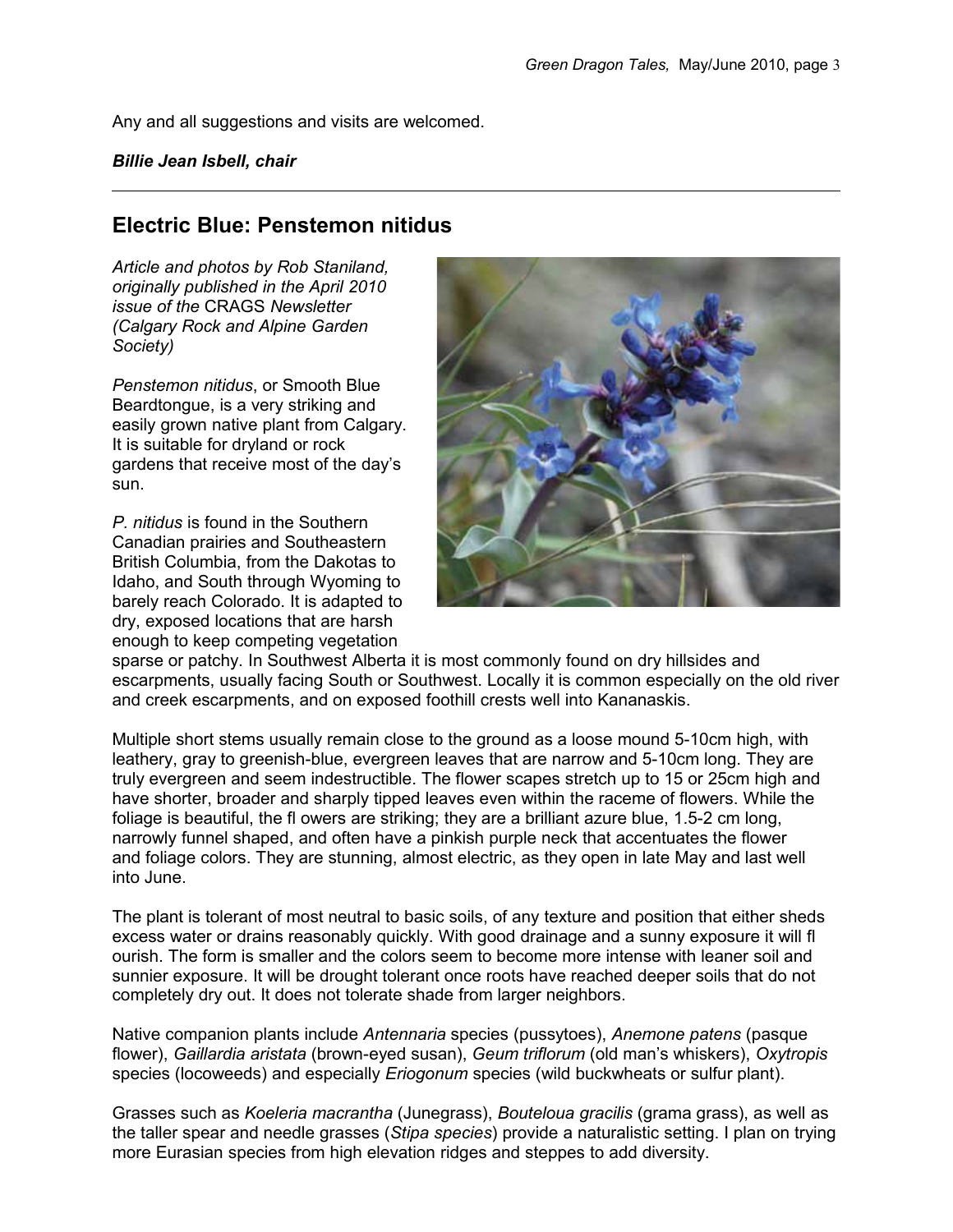I have kept a few in the gardens for over twenty five years, grown from seed I collected on local hikes (and borrowed from other CRAGS members when I neglected to propagate). It is best to always keep a few growing, as individual plants will probably disappear within five to ten years. Fortunately it is fairly easy to establish from seed and may self sow a few plants if the surrounding soil is left undisturbed.

Seed must be planted outside in the fall, or cold-moist stratified for a couple of months before seeding in spring. The seedlings are tough and many



have survived winters exposed in plugs above ground, waiting to find a place in the garden.

The flowering stems are very stout and their sharp pointed leaves and seed capsules become dry and hard by autumn. I find it easiest to use a pruner to cut them off at half height, dump seed into a paper bag, and then use a gentle wrist twist and rocking to break the bases of the stalk, holding the live crowns and stems steady to avoid tearing them out.

This is sometimes easier to do the following spring. You will need reasonably thick gloves to avoid the sharp points. I have read that softwood stem cuttings can be rooted in sand or vermiculite, and have seen side stems that should be amenable to being removed and rooted.

References:

- Flanagan, J., 2005, Native Plants for Prairie Gardens, Fitzhenry and Whiteside Limited.
- Hitchcock, C.L. and Cronquist, A., 1973, Flora of the Pacific Northwest, University of Washington Press
- Moss, E.H., 1959, Flora of Alberta, University of Toronto Press

### **Keeping Garden Records**

#### *by Josie Pazdzior*

*Reprinted from the March 2010 issue of the* Ottawa Valley Rock Garden and Horticultural Society Newsletter*.*

If you've ever destroyed (realizing later) a perennial planted in the fall and then forgotten, you may have wished that you had a garden plan or some record that might have prevented this. This is just one of the practical ways that keeping good records can help a gardener. (It's scary how quickly we can forget such things!) Other less tangible rewards include the satisfaction of having this creative project forever in your possession, reminding you of past glories (and disasters), even though the plants themselves may be long gone.

For instance, my sporadic journal entries include one for April 27, 2009, marking the first date that I planted outside at our new place – bloodroot, aquilegia, brunnera, thalictrum, etc., dug out of the last garden. I also noted that it was a rare day of 30° heat in that cold spring, a fact that brings the experience back to me very clearly!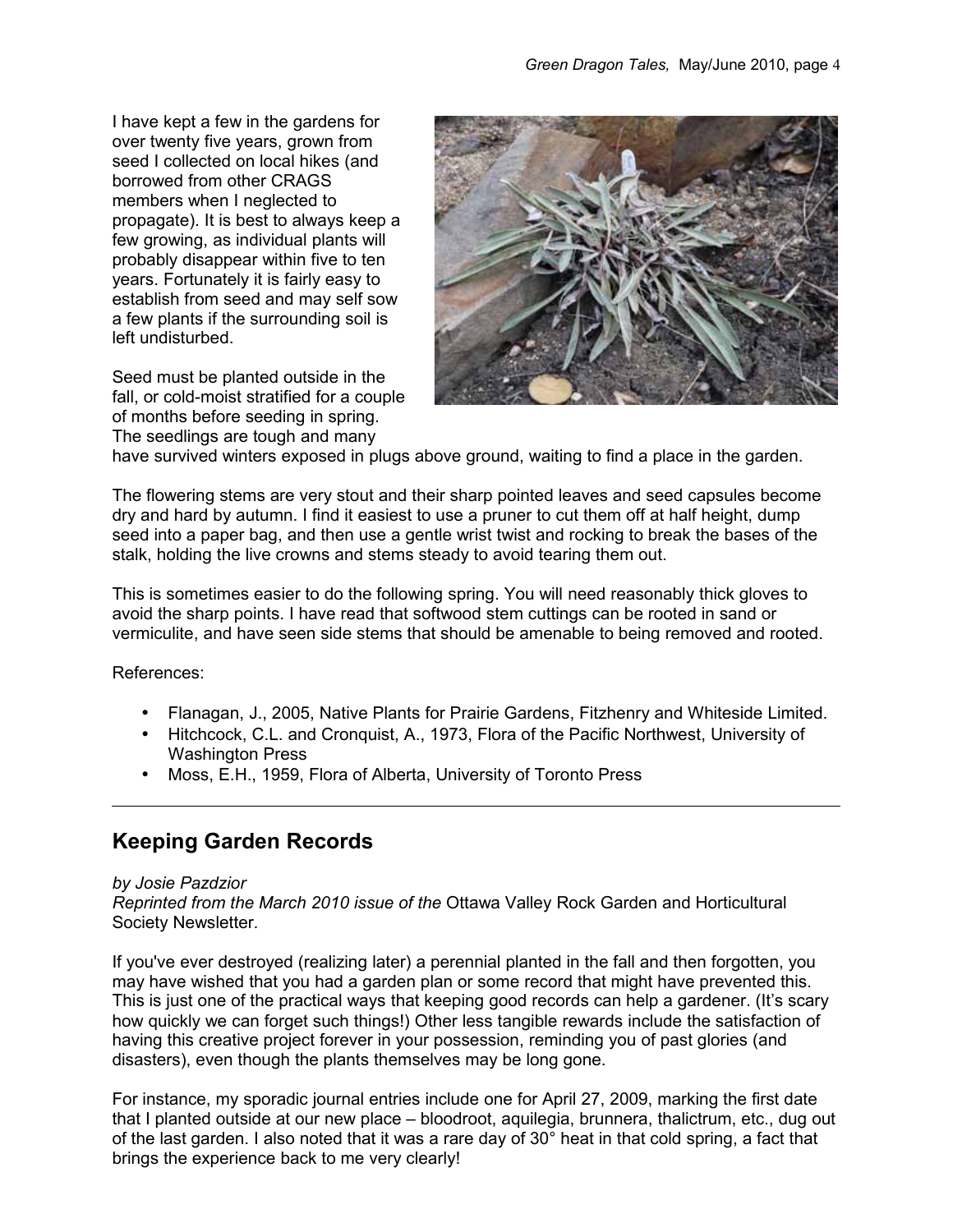You can do many different kinds of record-keeping, from the shoebox type (labels and receipts thrown into a box) to a very personal fancy journal with dates and pictures for every garden event. I am very good at the shoebox kind of record but aspire to greater things: in particular, taking photos more regularly and integrating these with information about weather conditions to make a more useful garden journal.

Much can be learned from making and later studying these observations and correlations. When can you expect to see the first Japanese beetles appear in your yard? When do specific lateemerging plants show up again, generally? Which are the first alpines to flower?

The minimum must-have records include **what** you planted, **when** and **where**. Also it is helpful to add the source of the plant material or seeds, and any relevant comments, such as special additives or methods used. For seeds, a simple chart with **type** of seed, **sowing date, germination date, and outdoor planting date** will be valuable, as well as a space left for **comments**.

For an existing garden, make a rough plan of your property, with a separate one for each section: front yard, side, back, etc., and even for large beds, which are less daunting to tackle one by one. Start with the woody plants, show plants in groupings first, and add details later. If you are a collector of one or more species, you'll want separate pages or sections for each, to augment as your collection grows.

Photographs taken throughout the season are most helpful, with good captions adding value. Some of the many other possibilities to include:

- plant characteristics, descriptions, comparisons
- wish lists, pictures of other gardens
- reference materials from magazines, handouts, etc.
- bills and receipts (this can be a double-edged sword, as the total may dismay or horrifysafer to hide this from a non-gardening spouse!)
- date and type of fertilizing or other applications
- seed packets, recipes, web sites you like, nursery and garden center contact information

If you are a happy computer user, you can access garden journal programs that do interesting things like sort plants in different ways, or you can create and maintain a journal entirely on the internet. However you choose to document your garden activities, try to make it fun, an enjoyable recollection of time spent in your garden and other places. This will most likely happen if you do it somewhat faithfully, so that you miss **not** doing it, as runnerssay happens when they miss their daily run.

## **Garden Conservancy Open Days**

This year's Garden Conservancy Open Days for Tompkins County will feature:

- May 8: Hitch Lyman's Garden
- June 12: Der Rosenmeister, Lion Garden, Myers Garden
- July 31: Lipari Garden, Bassuk/Trowbridge Gardens, Nancy Ridenour

For more information, visit: [gardenconservancy.org/opendays/](http://gardenconservancy.org/opendays/)